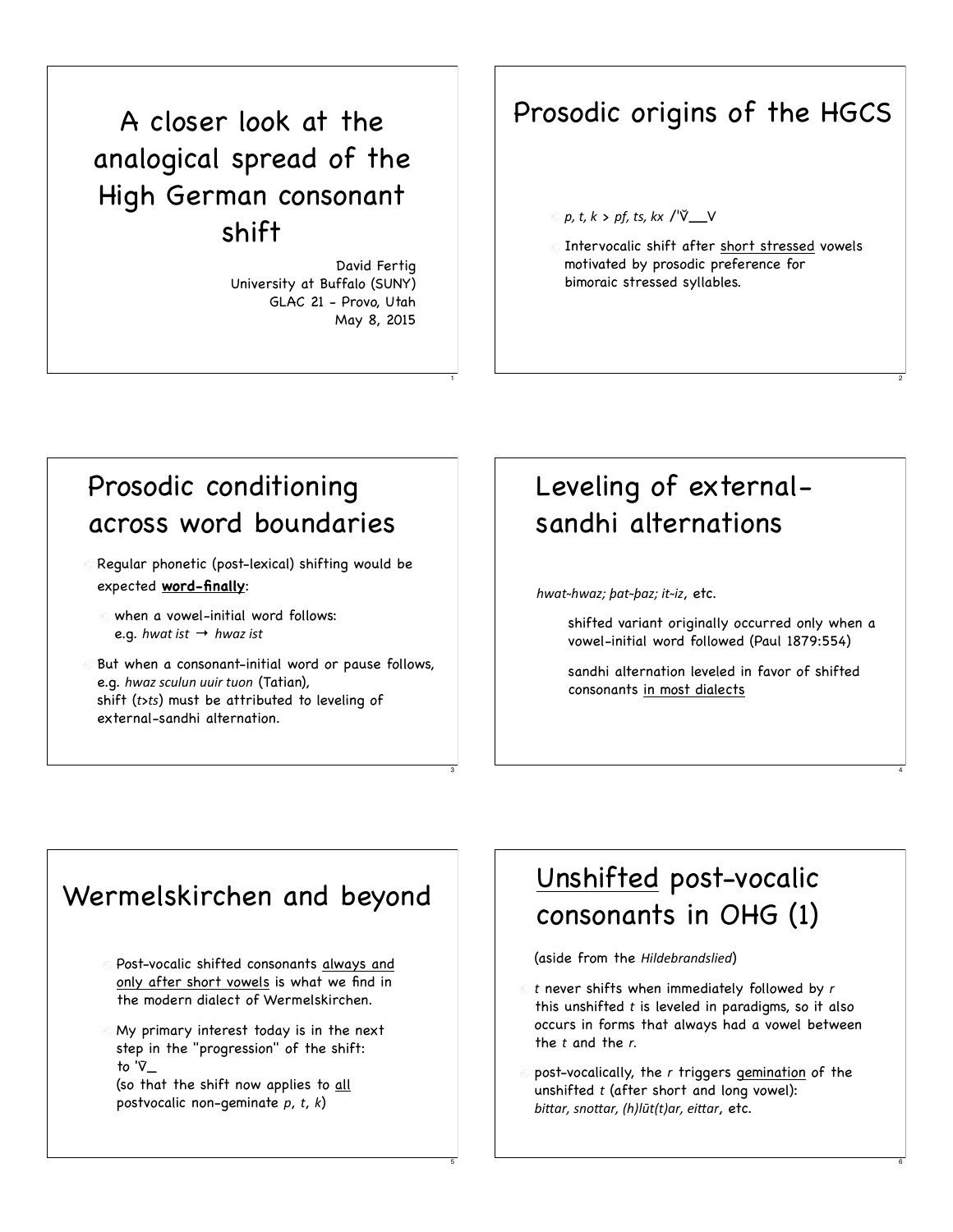## Unshifted post-vocalic consonants in OHG (2)

- $\circ$  Unshifted t in that (7x) in Central Franconian (Trierer Capitulare), and  $dat(2x)$  in the Wessobrunner Gebet. (Aside from one occurrence of thaz in the T.C., these are the only tokens of pronominal forms in Gmc. -t in these two texts.)
- *gesat* 'gesetzt' (1x) in T.C.
- © antlutti 'face' beside antluzzi (and annuzzi)

## Unshifted post-vocalic consonants in OHG (3)

Unshifted  $k$  in Cl.-1 weak verb forms reflects leveling of geminates (44 tokens): (-)decken; (-)klecken; (-)lecken; (-)recken; (-)scricken; (-)smecken; (-)stecken; (-)wecken

Two types: bithékitaz; bithactes  $(g$  also occurs  $[6x]$  in the latter type).

Otherwise only one occurrence of: licmiscun 'bodily' (Freisinger Paternoster)

#### Unshifted post-vocalic consonants in OHG (4)

- $\odot$  Two unshifted p's in Isidor: scaap 'sheep'; ubarhlaupnissi 'infraction'
- $\circ$  uf consistently spelled <uph> in Isidor (2x) and the Monsee Fragments (6x); these texts otherwise use <ph> for word-final b: screiph 'schrieb', bileiph 'blieb' (3x), lauph 'Laub', liph 'Leib' (2x); MF also has uurphun 'warfen', uurphut 'warfet'.
- $\odot$  One  $p$  in Otfrid: inslúpta, pret. of intslupfen 'escape' (apparently a leveled geminate - one ms. also has 3s pres. bislippit.

## Leveling within inflectional paradigms

Strong verbs of classes I, II, IV, V, and VI, as well as the preterite-present verb wissen, had ablaut patterns with short root vowels in some forms and long vowels in others.

I: bīzan - beiz - bizzum - gibizzan 'bite' II: giozan - gōz - guzzum - gigozzan 'pour' IV: brëchan - brach - brāchum - gibrochan 'break' V: më33an - ma3 - mā3um - gimë33an 'measure' VI: bachan - buoh - buochum - gibachan 'bake'  $pret$ -pres.: wizzan – weiz – wizzum – (giwis) 'know'

## Leveling among derivationally related words

#### Examples:

sprëhhan → sprāhha; sprāhhus, etc.

ëzzan → āzi; āzida, etc.

flīzan (3p pret. flĭzzun) → flīz; flīzīg; flīzīgheit, etc.

grīfan (3p pret. -grĭffun) → greifōn

sūfan (3p pret. sŭffun) → soufen

swizzen (pret. swizta)  $\rightarrow$  sweiz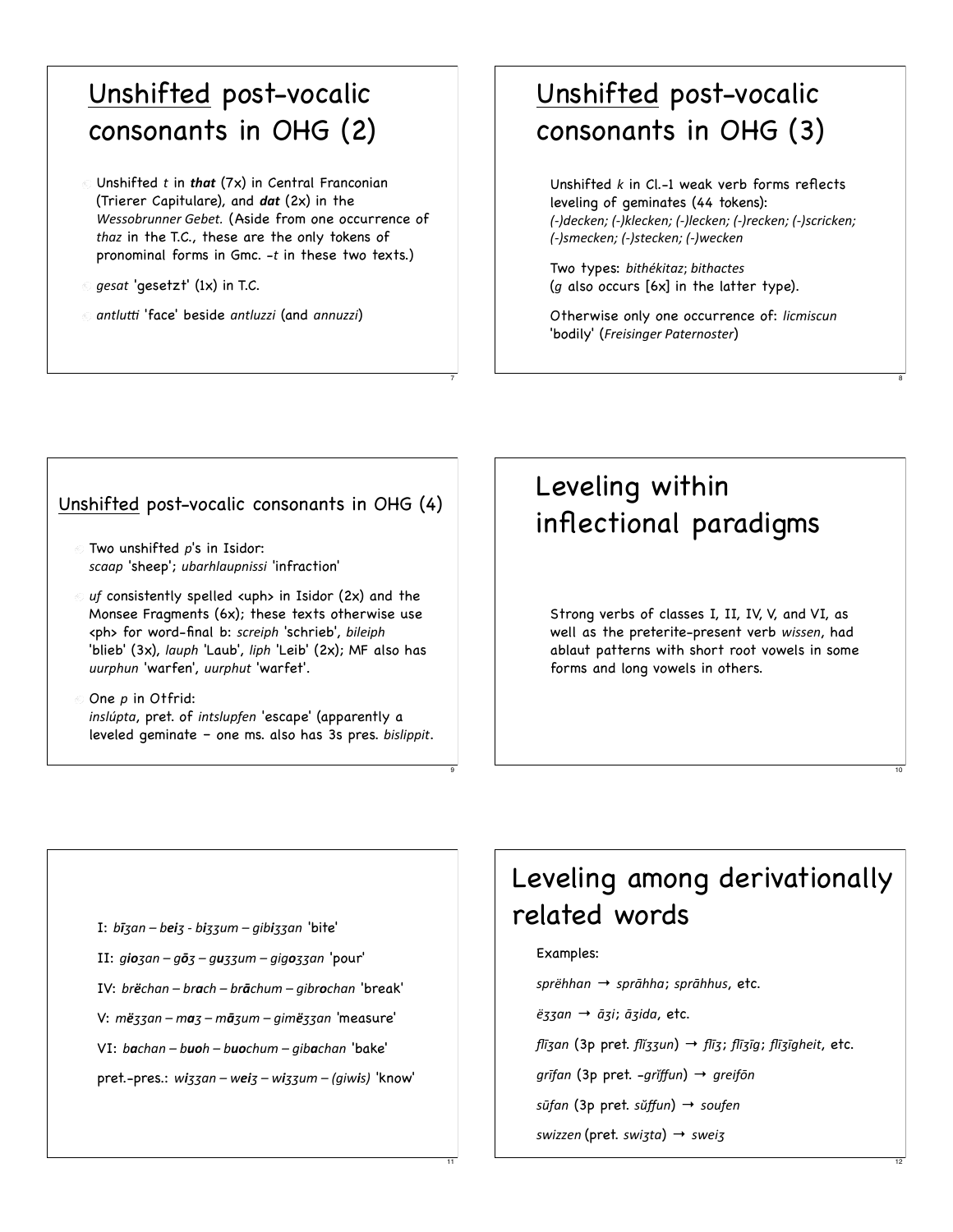### Other  $\breve{\vee}$ - $\breve{\vee}$  alternations in derivationally related words

sweiz 'sweat (n.)' - swizzen 'to sweat' heiz 'hot' - hizza 'heat  $(n.)'$ sioh 'sick' - suht 'sickness' roufen - rupfen 'pluck' (?)

#### Analogical spread beyond paradigms

"the progression of the shift was at first motivated by paradigmatic analogy that later extended to a general rule" (Davis 2008a:203)

### Schuchardt's "rein lautliche Analogie"

"I expressed the notion some years ago that Italian (and general Romance) ie, uo = Vulgar Latin  $\bar{e}$ ,  $\bar{\varrho}$  was originally conditioned by a following i or u as it still is in some dialects: vieni, buonu, buoni. First it would have been extended by conceptual analogy: viene, buona, until a point was reached where no such support was necessary: pietra, ruota." (1885:7-8, Wilbur's translation)

## Paul's response to Schuchardt's idea

"an absurdity that cannot even be contemplated. Where would the proportional equation come from?"

["... ein Unding, was sich überhaupt nicht denken lässt. Wo käme die Proportionsgleichung her?"]  $(1886:6)$ 

### Database

- currently 159,425 word tokens, with complete phonological segmentation
- xml allows: -unlimited annotation of phonological and larger elements -full power and flexibility of XQuery (using BaseX)
- Based on Annis version of the Referenzkorpus Altdeutsch (http://www.deutschdiachrondigital.de/)
- All of Otfrid, Tatian, Isidor, Murbach Hymns, Monsee Fragments, and Steinmeyer's Kleinere Sprachdenkmäler (except the Georgslied, but including the Benediktiner Regel and the Physiologus)

## Sample word element

 $\label{eq:1} $$\hspace{-1.5em}\n (word edSpelling="forlaznessi" wordTokenID="1459" refToken="1459" lemma="find3nissi"s  
\n (and a "4101720" tok="forlaznessi" hgesRel="main" edition="forlaznessi[1-1]" lemma="find3nissi[1-1]" means  
\n (if a "4101720" inflection="ScO(I.-1)" underier@T-3" domain="find3nissi="GA_S1000151-41" pass  
\n (if a "4" region="600150-600015000000000000000000000000$ 

<stem derivBase="firlāzan" affix="fir-"> <seg VC="C" pGmc="f">f</seg><br><seg VC="V" str="u" pGmc="">o</seg> pGmc="">r</seg> <seg VC="C" pGmc="">l</seg><br><seg VC="C" pGmc="">l</seg> <seg VC="C"<br></stem> pGmc="t">z</seg> </stem>  $\lambda$  /stams </word>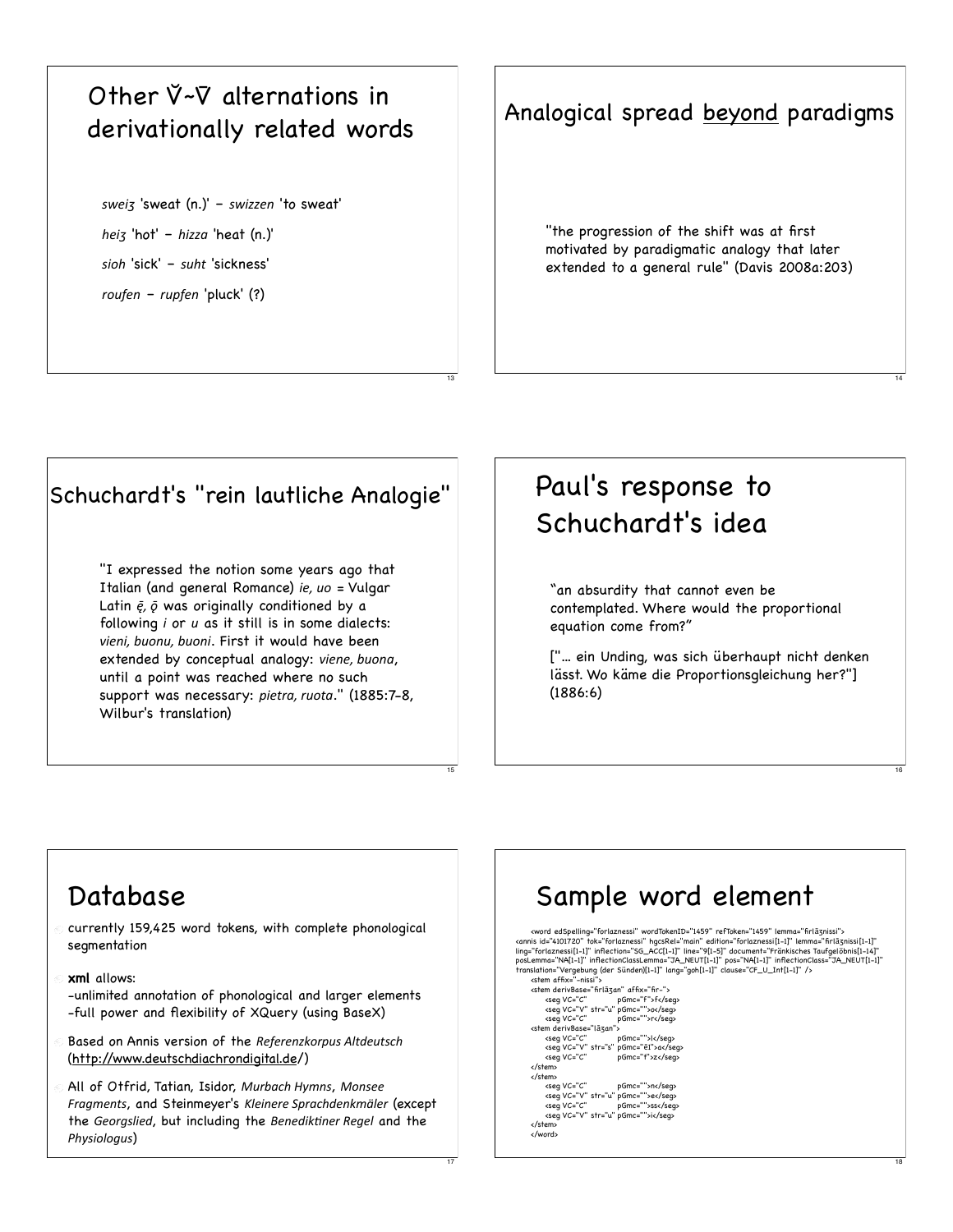# Shifted (non-geminated) *\$* after stressed vowels total: 9,229

- o after short vowels: 7,134
	- of which in pronominal forms: daz: 4,507  $\ddot{e}_5$ : 1180 *<)=\*+I*: 293 total: 5,980

## Shifted (non-geminated) *%* after stressed vowels

total: 6,851

19

21

23

- after short vowels: 4,286
- of which in pronominal forms: *,)*: 1,967 *D,)*: 466 *7,)*: 287 *',)*: 536 total: 3,256



|                |                 | t    | k    | р   | Totals |
|----------------|-----------------|------|------|-----|--------|
| word<br>medial | νّ_ν            | 819  | 782  | 176 | 1777   |
|                | Ϋ_C             | 139  | 16   | 49  | 204    |
|                |                 |      |      |     |        |
| word<br>final  | <b>V_#V</b>     | 1541 | 591  | 19  | 2151   |
|                | V_#C            | 3625 | 2328 | 47  | 6000   |
|                | clause<br>final | 1009 | 658  | 32  | 1699   |
| <b>TOTALS</b>  |                 | 7133 | 4375 | 323 | 11,831 |

20

22

24

Tokens of shifted postvocalic p, t, k in database that are:

- $\odot$  directly attributable to prosodically motivated shift in /ˈV̆\_\_(#)V environment: **3928**
- $\odot$  attributable to leveling of sandhi alternations after short vowels (=Wermelskirchen): **7903**
- attributable to leveling in (inflectional or derivational) paradigms with V**̆ <sup>~</sup>**V̄ alternations: **849**
- Remnant (after non-alternating long vowels): **4299**

## What kind of analogy...

- $<sub>0</sub>$  ...are we dealing with in the extension of the shift</sub> – beyond paradigms – "to a general rule"?
- Is it the kind Kiparsky describes here?:

"the voiceless aspirated palatal /ch/ of Sanskrit happened to occur, when medial, mostly as a geminate [cch]; the few simple occurrences were later geminated, generalizing the rule 'Aspirated palatals, when medial, are geminated'" (Kiparsky 1992:58)